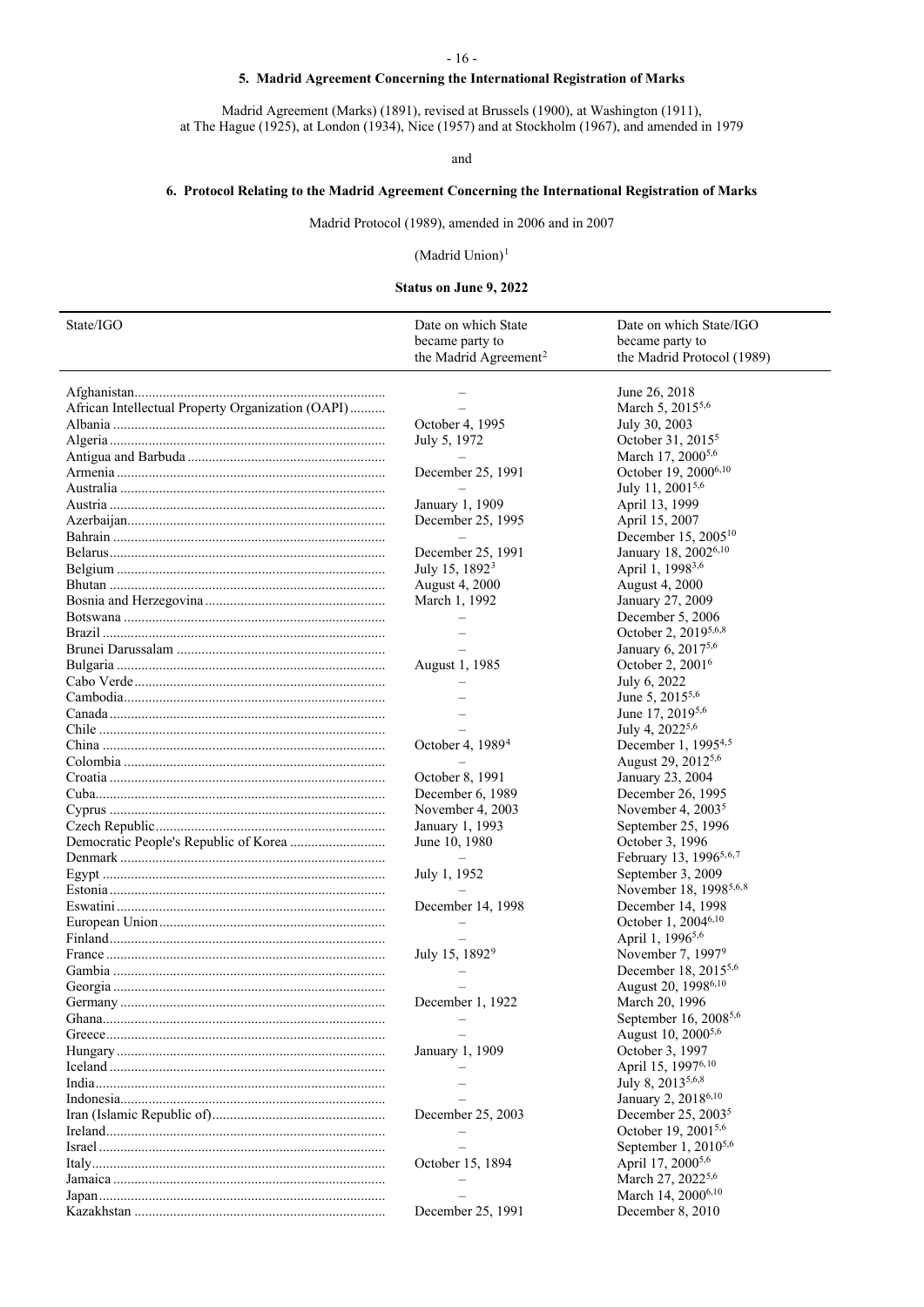## **5. Madrid Agreement Concerning the International Registration of Marks**

Madrid Agreement (Marks) (1891), revised at Brussels (1900), at Washington (1911), at The Hague (1925), at London (1934), Nice (1957) and at Stockholm (1967), and amended in 1979

and

# **6. Protocol Relating to the Madrid Agreement Concerning the International Registration of Marks**

Madrid Protocol (1989), amended in 2006 and in 2007

(Madrid Union)

## <span id="page-1-0"></span>(continuation)

| State/IGO | Date on which State               | Date on which State/IGO             |
|-----------|-----------------------------------|-------------------------------------|
|           | became party to                   | became party to                     |
|           | the Madrid Agreement <sup>2</sup> | the Madrid Protocol (1989)          |
|           | June 26, 1998                     | June 26, 1998 <sup>5,6</sup>        |
|           | December 25, 1991                 | June 17, 2004 <sup>6</sup>          |
|           |                                   | March 7, 20166,10                   |
|           | January 1, 1995                   | January 5, 2000                     |
|           | February 12, 1999                 | February 12, 1999                   |
|           |                                   |                                     |
|           | December 25, 1995                 | December 11, 2009                   |
|           | July 14, 1933                     | March 17, 1998                      |
|           |                                   | November 15, $19975$                |
|           | September 1, 1924 <sup>3</sup>    | April 1, 1998 <sup>3,6</sup>        |
|           |                                   | April 28, 2008 <sup>10</sup>        |
|           |                                   | December 25, $20185$                |
|           |                                   | December 27, 20195,6                |
|           |                                   | February 19, 2013 <sup>6,10</sup>   |
|           | April 29, 1956                    | September 27, 1996                  |
|           | April 21, 1985                    | June 16, 2001                       |
|           | June 3, 2006                      | June 3, 2006                        |
|           | July 30, 1917                     | October 8, 1999 <sup>6</sup>        |
|           | October 7, 1998                   | October 7, 1998                     |
|           | June 30, 2004                     | June 30, 2004                       |
|           | March 1, 1893 <sup>3,11</sup>     | April 1, 1998 <sup>3,6,11</sup>     |
|           |                                   | December 10, 2012 <sup>5,6,12</sup> |
|           | September 8, 1991                 | August 30, 2002                     |
|           |                                   | March 29, 1996 <sup>5,6</sup>       |
|           |                                   | October 16, 2007 <sup>10</sup>      |
|           |                                   | May 24, 2021 <sup>5,6</sup>         |
|           |                                   | July 25, 20125,6,8                  |
|           | March 18, 1991                    | March 4, 1997 <sup>10</sup>         |
|           | October 31, 1893                  | March 20, 1997                      |
|           |                                   | April 10, 2003 <sup>5,6</sup>       |
|           | December 25, 1991                 | December 1, 1997 <sup>6</sup>       |
|           | October 6, 1920                   | July 28, 1998                       |
|           | July 1, 1976 <sup>13</sup>        | June 10, 1997                       |
|           |                                   |                                     |
|           |                                   | August 17, 2013                     |
|           |                                   | March 4, 20195,6                    |
|           | September 25, 1960                | September 12, 20076,10              |
|           |                                   | December 8, 2008                    |
|           | April 27, 1992                    | February 17, 1998                   |
|           | June 17, 1997                     | December 28, 1999                   |
|           |                                   | October 31, 2000 <sup>5,6</sup>     |
|           | January 1, 1993                   | September 13, 1997 <sup>10</sup>    |
|           | June 25, 1991                     | March 12, 1998                      |
|           | July 15, 1892                     | December 1, 1995                    |
|           | May 16, 1984                      | February 16, 2010                   |
|           |                                   | December 1, 1995 <sup>5,6</sup>     |
|           | July 15, 1892                     | May 1, 19976,10                     |
|           |                                   | August 5, 2004 <sup>5</sup>         |
|           | December 25, 1991                 | June 30, 2011 <sup>6,10</sup>       |
|           |                                   | November 7, 20175,6                 |
|           |                                   | January 12, 2021 <sup>5,6</sup>     |
|           |                                   | October 16, 2013 <sup>5,6</sup>     |
|           |                                   | January 1, 19995,6                  |
|           |                                   |                                     |